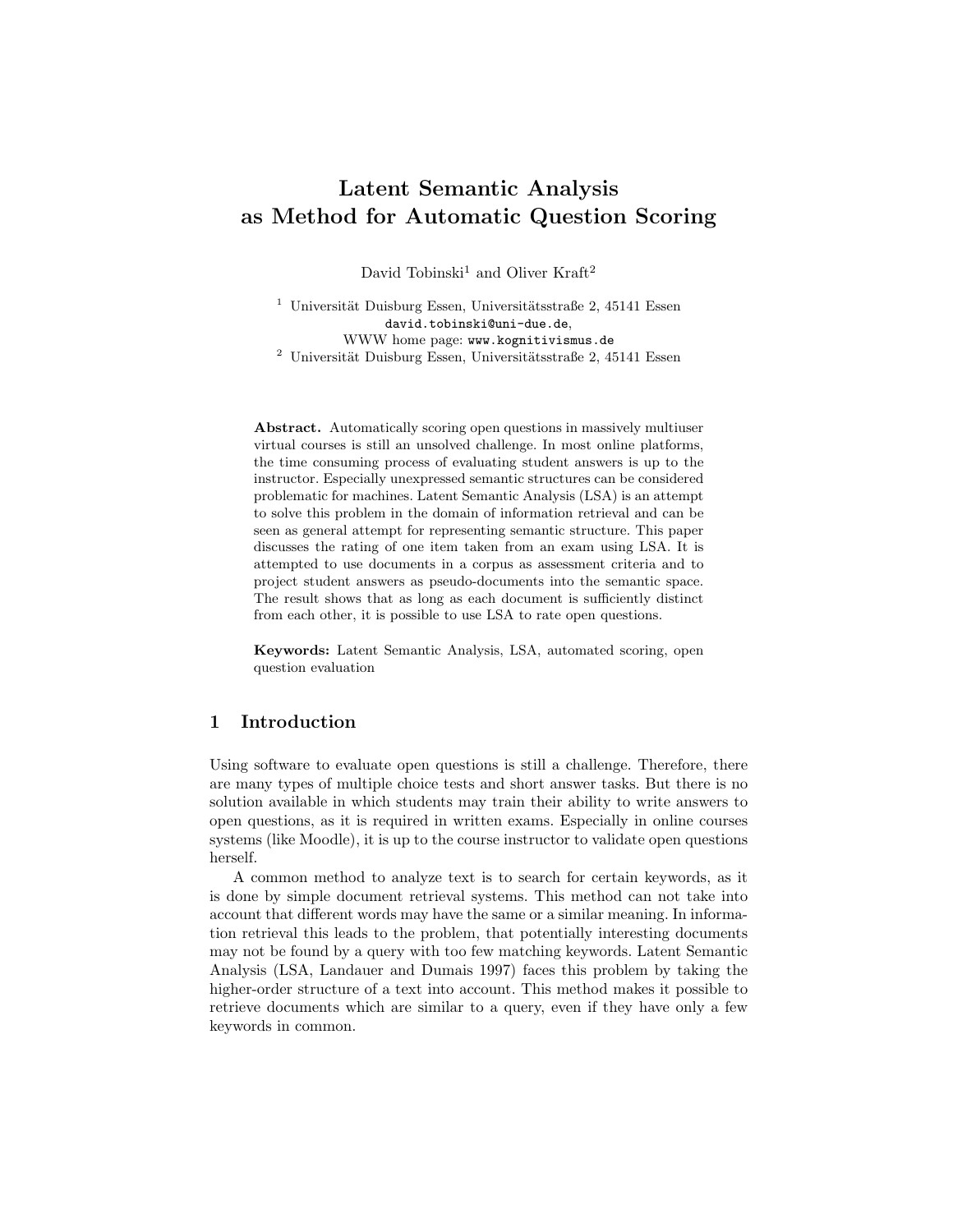Considering this problem in information retrieval to score an open question seems to be a similar problem. Exam answers should contain important keywords, but contain their own semantic structure also. This paper attempts to rate a student's exam answer by using LSA. For that a small corpus based upon the accompanying book of the course "Pädagogische Psychologie" (Fritz et al. 2010) is manually created. It is expected that it is in general possible to rate questions this way. Further it is of interest what constraints have to be taken into account to apply LSA for question scoring.

#### 2 Latent Semantic Analysis

LSA was described by Deerwester et al. 1990) as a statistical method for automatic document indexing and retrieval. Its advantage to other indexing techniques is that it creates a latent semantic space. Naive document retrieval methods search for keywords shared by a query and a corpus. They have the disadvantage that it is difficult or even impossible to find documents if the request and a potentially interesting document have a lack of shared keywords. Contrary to this, LSA finds similarities even if query and corpus have few words in common. Beside its application in the domain of Information Retrieval, LSA is used in other scientific domains and is discussed as theory of knowledge acquisition (1997).

LSA is based upon the Vector Space Model (VSM). This model treats a document and its terms as a vector in which each dimension of the vector represents an indexed word. Multiple documents are combined in a document-term-matrix, in which each column represents a document and rows represent a terms. Cells contain the term frequency of a document (Deerwester et al. 1990).

A matrix created this way may be weighted. There are two types of weighting functions. Local weighting is applied to a term  $i$  in document  $j$  and global weighting is the terms weighting in the corpus.  $a_{ij} = local(i, j) * global(i)$ , where  $a_{ij}$  addresses a cell of the document-term-matrix (Martin and Berry 2011). There are several global and local weight functions. Since Dumais attested LogEntropy to improve retrieval results better than other weight function (Dumais 1991), studies done by Pincombe (2004) or Jorge-Botana et al. (2010) achieved different results. Although there is no consensus about the best weighting, it has an important impact to retrieval results.

After considering the weighting of the document-term-matrix, Singular Value Decomposition  $(SVD)$  is applied. SVD decomposes a matrix X into the product of three matrices:

$$
X = T_0 S_0 D_0^T \tag{1}
$$

Component matrix  $T_0$  contains the derived orthogonal term factors,  $D_0^T$  describes the document factors and  $S_0$  contains singular values, so that their product recreates the original matrix X. By convention, the diagonal matrix  $S$  is arranged in descending order. This means, the lower the index of a cell, the more information is contained. By reducing S from  $m$  to  $k$  dimensions, the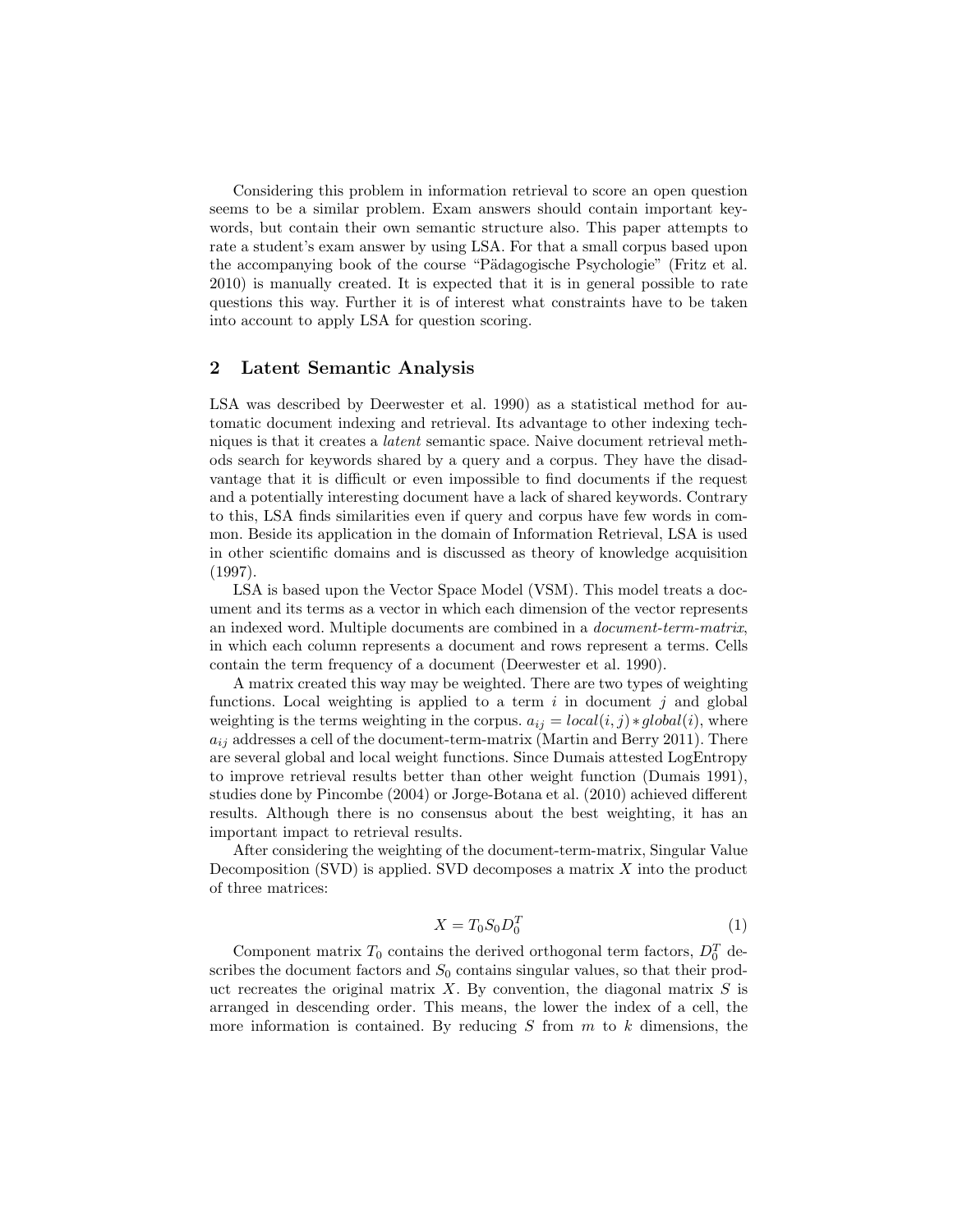product of all three matrices  $(\widehat{X})$  is the best approximation of X with k dimensions. Choosing a good value for  $k$  is critical for later retrieval results. If too many dimensions remain in  $S$ , unnecessary information will stay in the semantic space. Choosing  $k$  too big will remove important information from the semantic space (Martin and Berry 2011).

Once SVD is applied and the reduction done, there are four common types of comparisons, where the first two comparisons are quite equal: (i) Comparing documents with documents is done by multiplying D with the square of S and transposition of D. The value of cell  $a_{i,j}$  now contains the similarity of document  $i$  and document  $j$  in the corpus. (ii) The same method can be used to compare terms with terms. (iii) The similarity of a term and a document can be taken from the cells of  $\hat{X}$ . (iv) For the purpose of information retrieval, it is important to find a document described by keywords. According to the VSM keywords are composed in a vector, which can be understood as a query  $(q)$ . The following formula projects a query into semantic space. The result is called pseudo-document  $(D_a)$  (Deerwester et al. 1990):

$$
D_q = q^T T S^{-1} \tag{2}
$$

To compute similarity between documents and the pseudo-document, consine similarity is generally taken (Dumais 1991). In their studies Jorge-Botana et al. (2010) found out that Euclidean distance performs better than cosine similarity.

#### 3 Application configuration

To verify if LSA is in general suitable for valuating open questions, students answers from psychology exam in summer semester 2010 are analyzed. The exam question requires to describe, how a text can be learned by using the three cognitive learning strategies memorization, organization and elaboration. Each correct description is rated with two points. A simple description is enough to answer the question correctly, it is not demanded to transfer knowledge by giving an example. For the evaluation brief assessment criteria are available, but due to the short length of the description of each criterion new criteria are created by using the accompanying book of the course as mentioned above.

For the assessment a corpus is created, where each document is interpreted as an assessment criterion, which is worth a certain number of points. This way quite small corpora are created. For example, if a question is worth four points the correlating corpus contains exact four documents and only a few hundred terms, sometimes even less. To reduce noise in the corpus a list of stopwords is used. Because the students answers are short in length, stemming is used in this application. Beside using stemming and a list of stopwords, the corpus is weighted. Pincombe (2004, 17) showed that for a small number of dimensions BinIDF weighting has a high correlation to human ratings. Since the number of dimensions is that low (see below) and a human rating is taken as basis for the evaluation of LSA in this application, the used corpus is weighted by BinIDF.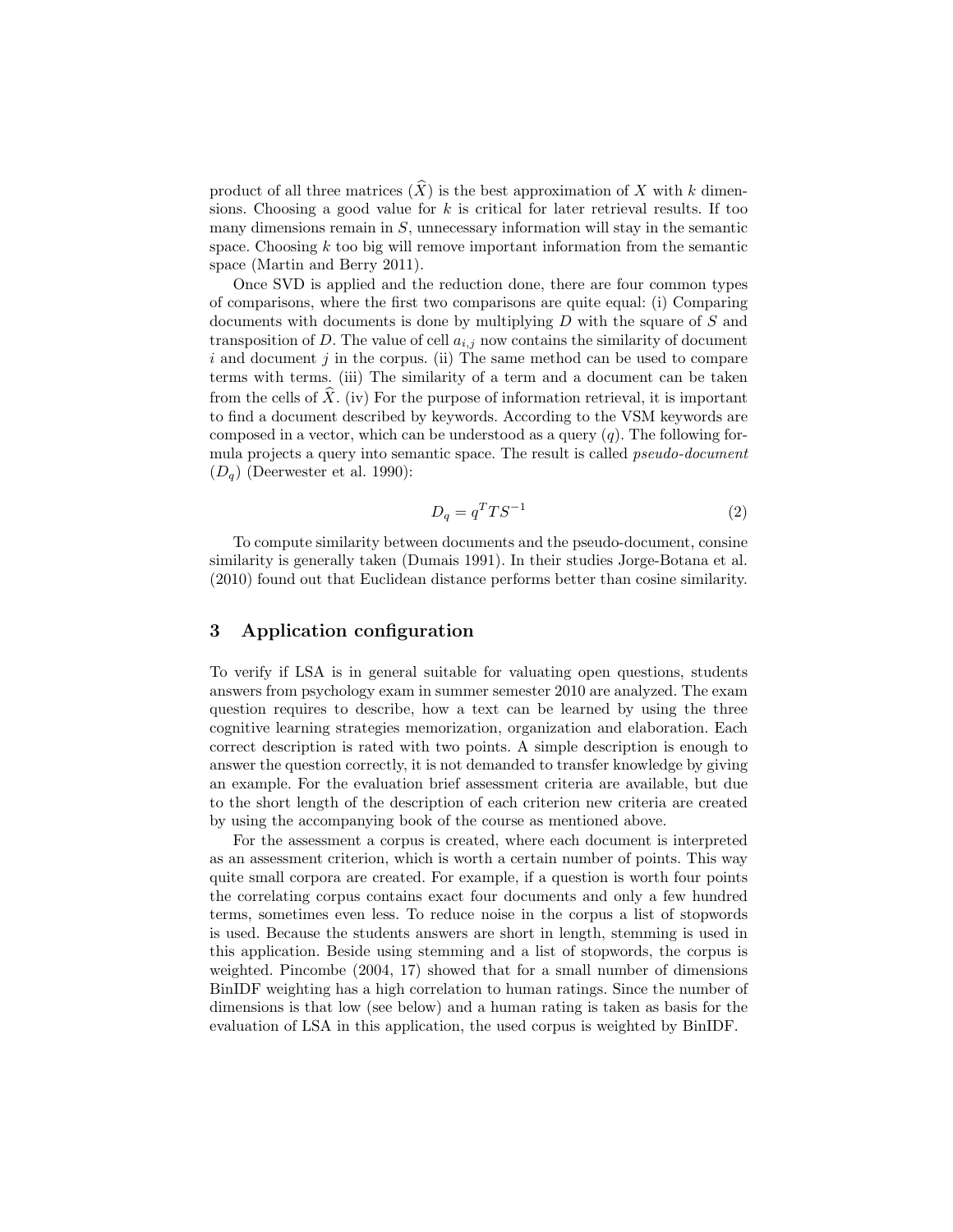All calculations are done by using GNU R statistical processing language using "lsa"<sup>3</sup> library provided by CRAN. The library is based upon SVDLIBC<sup>4</sup> by Doug Rhode. It implements multiple functions to determine the value of  $k$ . The example below was created by using dimcalc share function with a threshold of 0.5, which sets  $k = 2$ . As consequence matrix S containing singular values is reduced to two dimensions.

Most students answers in the exam are rated with the maximum points. For this test 20 rated answers are taken, as in the exam most of them achieved the full number of points. The answers are of varying length, the shortest ones contain just five to six words, while the longest consist of two or three sentences with up to thirty or more words. Each of the chosen answers contain a description for all three learning strategies, answers with missing descriptions are ignored.

The evaluation done by the lecturers is used as template to evaluate the results of LSA. It is expected, that these answers have a high similarity to its matching criterion, represented by the documents. The rated answers are interpreted as a query, by using formula (2) the query is projected into the corpus as a pseudo-document and because of their length they be near to the origin of the corpus. To calculate the similarity between the pseudo-documents and the documents, cosine similarities is used.

#### 4 Discussion

Figure 1 (a) shows the corpus with all three assessment criteria (0\_Memorization, 1 Organization, 2 Elaboration). It is noticeable that the criterion for memorization lies closer to the origin than the other two criteria. This is a result of the relatively short length of the document which is taken as criterion for memorization. If the similarity between this and the other criteria is calculated, one can see that this is problematic. Document 1 Organization and 2 Elaboration have a cosine similarity of 0.08, so they can be seen as very unequal. While 0 Memorization and 1 Organization have an average similarity of 0.57, criteria 0 Memorization and 2 Elaboration are very similar with a value of 0.87. Therefore and because of the tendency of pseudo-documents to lie close to the origin, it can be expected that using cosine similarity will not be successful. The assessment criterion for the descriptions of the memorization strategy overlaps the criterion for the elaboration strategy.

Looking at precision and recall values proofs this assumption to be correct for the corpus plotted in Figure 1 (a). The evaluation of the answers achieves a recall of 0.62, a precision of 0.51 and an accuracy of 0.68. Although the threshold for a correct rating is set to 0.9, both values can be seen as too low to be used for rating open questions. Since the two criteria for memorization and elaboration

<sup>3</sup> http://cran.r-project.org/web/packages/lsa/index.html

<sup>4</sup> http://tedlab.mit.edu/ dr/SVDLIBC/ This is a reimplementation of SVDPACKC written by Michael Berry, Theresa Do, Gavin O'Brien, Vijay Krishna and Sowmini Varadhan (University of Tennessee).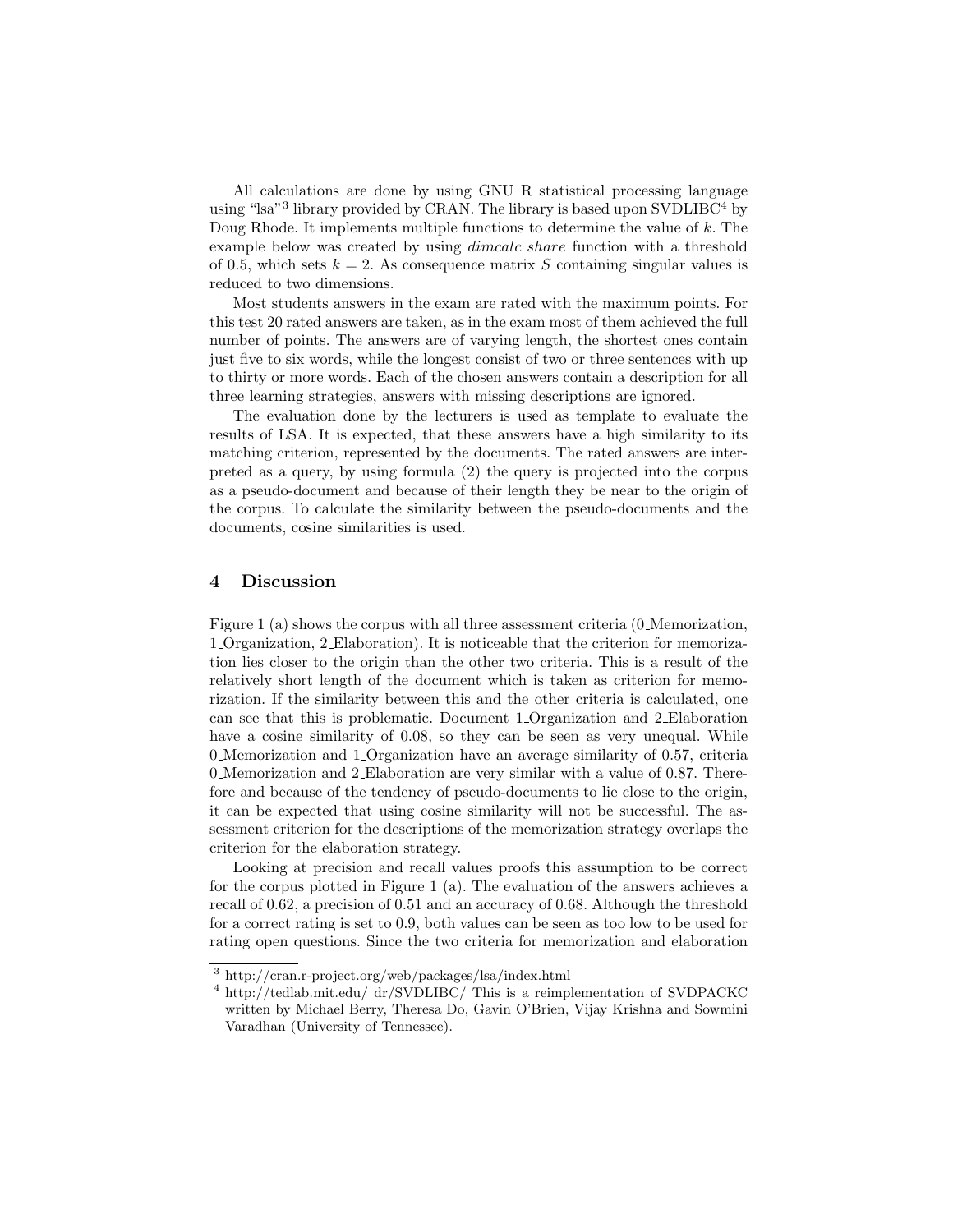

Fig. 1. Figure 1 (a) shows the corpus containing all three assessment criteria. It is illustrated that document  $0$ . Memorizing lies close to the origin. Figure 1 (b) shows the corpus without the document 0 Memorizing. In Figure (a) and (b) the crosses close to the origin mark the positions of the 20 queries.

have a high similarity, a description for one of them gets a high similarity for both criteria. This causes the low precision values for the evaluation.

Figure 1 (b) illustrates the corpus without the document, which is used as criterion for the memorization strategy. Comparing both documents shows a similarity of 0.06. By removing the problematic document from the corpus, the similarity of the students answers to the assessment criterion for elaboration can be calculated without being overlapped by the criterion for memorization. Using this corpus for evaluation improves recall to 0.69, precision to 0.93 and accuracy to 0.83.

If one compares both results, it is remarkable that precision as a qualitative characteristic improves to a high rate, while recall stays at an average level. This means in the context of question rating that answers correctly validated by LSA are very likely rated positive by a human rater. Although LSA creates a precise selection of correct answers, recall rate shows that there are still some positive answers missing in the selection. The increase of accuracy from 0.68 to 0.83 illustrates that the number of true negatives increases by using the second corpus.

# 5 Conclusion and Future Work

The results of the experiment are encouraging and the general idea of using LSA to rate open questions is functional. The approach of using documents as assessment criterion and project human answers as pseudo-documents into the semantic space constructed by LSA is useful. LSA selects correct answers with a high precision, although some positive rated answers are missing in the selection. But the application shows that some points need to be considered.

All assessment criteria have to be sufficient distinct from each other and should be of a certain length, if cosine similarity is used. As the criterion for